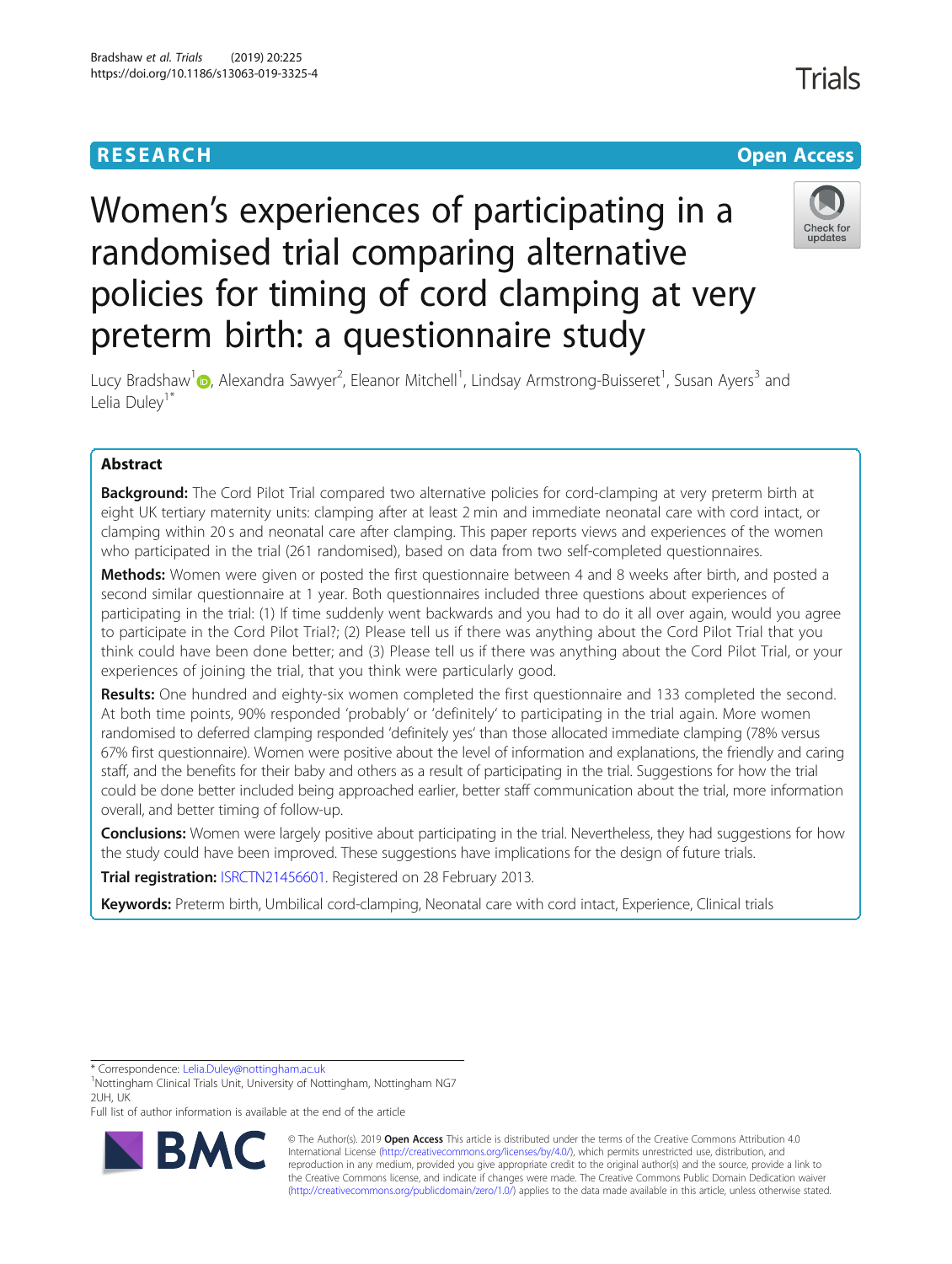## Background

The Cord Pilot Trial was a randomised comparison of alternative policies for the timing of cord-clamping at very preterm birth  $[1-3]$  $[1-3]$  $[1-3]$  $[1-3]$  at eight UK tertiary maternity units. The trial included two novel elements which may have influenced women's experiences of participation. First, to allow deferred cord-clamping without delaying neonatal care for babies requiring resuscitation at birth, newborn life support at birth was provided with cord intact and thus also allowed women to share the first moments of their baby's life [\[4](#page-9-0), [5](#page-9-0)]. Second, so that high-risk women and babies could be offered the opportunity to participate, we developed a two-stage consent pathway (with oral assent before the birth and written consent after the birth) for use when birth was imminent [[6,](#page-9-0) [7\]](#page-9-0); this pathway was used for almost one third of recruitment [\[3](#page-9-0)].

Randomised trials are the 'gold standard' for evaluation of healthcare interventions. Understanding the experiences of women recruited to trials during pregnancy is especially important as they are also making a decision on behalf of their unborn child [[8](#page-9-0)]. Conducting trials in stressful circumstances, such as when birth is likely to be very preterm, is challenging. This is particularly so when time for offering participation is limited; for example, when birth is imminent [\[9](#page-9-0)]. Better understanding of women's experiences may help improve the design of trials and their relevance to the participants, thereby minimising potential barriers to participation, improving the experience of participating and improving recruitment and retention.

This paper reports the views and experiences of women about participating in the Cord Pilot Trial, based on self-completed questionnaires up to 1 year after the birth.

#### **Methods**

The Cord Pilot Trial compared cord-clamping after at least 2 min and providing immediate neonatal care, if needed, with cord intact (deferred clamping) with clamping within 20 s and neonatal care after clamping (immediate clamping) at very preterm birth (< 32 weeks gestation) [\[1](#page-9-0), [2\]](#page-9-0). Initially, the objective was to assess the feasibility of conducting a large, multicentre, UK trial and, as feasibility was demonstrated, recruitment continued whilst funding for the full trial was sought. The trial closed when the funding application was unsuccessful [[10\]](#page-9-0). Throughout the planning and conduct of the trial, we worked with the National Childbirth Trust and Bliss (a UK-based charity for babies born prematurely or sick) for a strong parent perspective.

Posters about the study and summary information sheets were available in antenatal clinics and on antenatal wards. Women at risk of very preterm birth were invited to participate; if they accepted they gave written consent. Eligibility and willingness to participate were checked before randomisation, which was during labour or at caesarean section. If birth was imminent and the attending clinician felt it appropriate, women were offered a brief description of the trial and offered participation (oral assent). Those who gave oral assent were then randomised. After the birth, these women had an opportunity to discuss the study in more detail, and were invited to give written consent for participation in follow-up. This two-stage consent pathway was developed in discussion with the National Childbirth Trust and Bliss, to be used only when there was insufficient time for the usual consent process, giving these women the opportunity to participate  $[1]$  $[1]$ .

For follow-up, women were asked to complete two similar questionnaires, the first between 4 and 8 weeks after giving birth, the second at 1 year. We initially planned that the first questionnaire would be posted to the woman's home 6 weeks after the birth, but this often coincided with discharge of the baby which was not a good time for the women to receive it. Therefore, we changed this and if the baby was still in hospital at age 4 weeks, the research midwife/nurse gave the questionnaire to the woman when she was visiting. If the baby was not in hospital at 4 weeks, we posted it to her 8 weeks after the birth. If the baby died or was stillborn, covering letters and the questionnaires were adapted appropriately. Before sending the questionnaire at 1 year, we checked the baby's status with the recruiting site, or with the general practitioner if the family had not been seen recently at the site. We then posted the questionnaire, along with a birthday card for the child (if appropriate). A stamped addressed envelope was provided to return completed questionnaires. If there was no response, we sent a postal reminder after 2 weeks. If there was still no response after another 2 weeks, we telephoned the woman and offered the opportunity to complete the questionnaire over the telephone. If no telephone number was available, we sent a second postal reminder.

Both questionnaires included three questions about the women's experience of participating in the trial, which had been previously used for a trial involving women with pre-eclampsia [\[11](#page-9-0)]:

- 1. If time suddenly went backwards and you had to do it all over again, would you agree to participate in the Cord Pilot Trial? (response options: 'definitely yes', 'probably yes', 'not sure', 'probably no', and 'definitely no'. Free text to explain response)
- 2. Please tell us if there was anything about the Cord Pilot Trial that you think could have been done better (free-text response)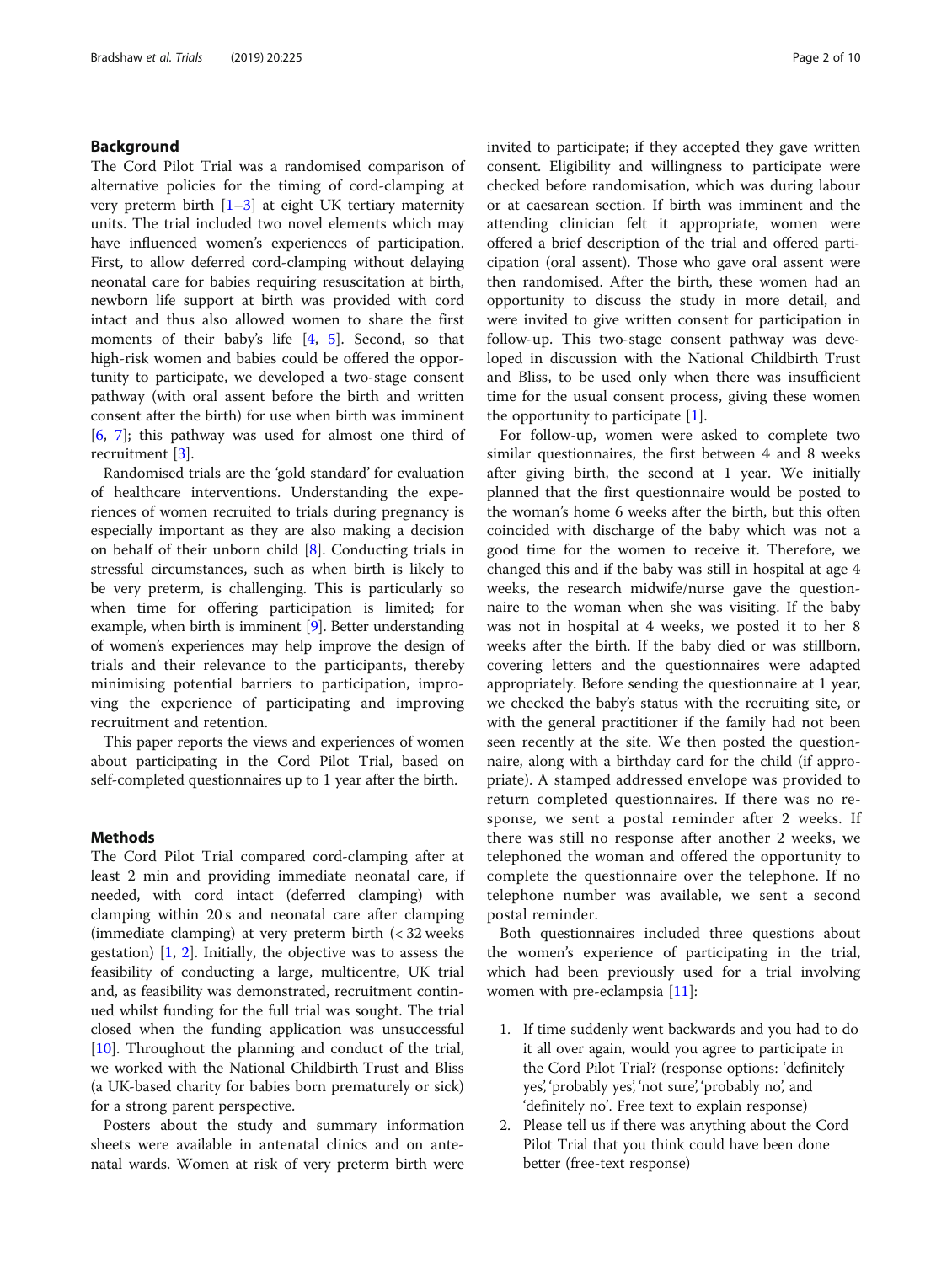3. Please tell us if there was anything about the Cord Pilot Trial, or your experience of joining the trial, that you think was particularly good (free-text response)

Responses to other questions about symptoms of anxiety or depression, satisfaction with care at birth, and breastfeeding/expressing are reported elsewhere [[12](#page-9-0)].

#### Data analysis

For the analysis of outcomes to discharge, women who gave birth after  $35^{+6}$  weeks gestation were excluded as outcomes for these babies are different from those born very preterm [[3\]](#page-9-0). These women are, therefore, also excluded here. The number of questionnaires returned was described, along with the proportion of women completing each of the three questions about participation. We pre-specified factors that might influence women's experiences [[1](#page-9-0)], with primary variables being death of the baby and the allocated group. Secondary variables were maternal age at recruitment, gestation at recruitment less than 30 weeks, whether the two-stage consent pathway was used, severe postpartum haemorrhage (blood loss > 1000 ml), possible depression (Hospital Anxiety and Depression Scale depression score  $\geq$  8 [\[13\]](#page-9-0)), length of stay in neonatal intensive care unit longer than 6 weeks, and need for a reminder to complete the questionnaire. Responses about whether women would participate again were tabulated overall and according to these pre-specified variables for the two questionnaires.

We coded the free-text responses and grouped responses within themes using inductive content analysis, which involved the following steps: (1) all responses were read twice for each question; (2) line-by-line analysis summarising the content of each statement; (3) a coding scheme based on the content of women's responses was created; and (4) responses were then coded using the coding scheme. For Question 1, respondents were asked to explain why they had chosen a particular response category; therefore, these free-text responses were grouped according to the fixed-response category that they were linked to. The number with comments within each theme are presented according to allocated group and consent pathway (usual one-stage or two-stage). We collated and analysed responses using Microsoft Excel which is a useful tool for grouping open-ended responses into categories that can be summarised qualitatively and quantitatively [\[14\]](#page-9-0).

## Results

Overall, 261 women were randomised between March 2013 and February 2015, six of whom were excluded as they gave birth after  $35^{+6}$  weeks and one withdrew the use of their data, leaving 254 women for the analysis of outcome at hospital discharge (Fig. [1](#page-3-0)) [\[3](#page-9-0)]. A further six women were excluded from follow-up after discharge: three for whom we had oral assent only and so consent for follow-up was not available, and three whose baby died before discharge and the site advised us not to contact them. Four women were sent the 1-year questionnaire only, as their baby died and the site advised us not to send the first questionnaire.

Of 244 women sent the first questionnaire, four did not complete it and asked not to be contacted again, another completed it but asked for no further follow-up. Overall, 186 of the first questionnaires (76%) were returned (79% deferred clamping, 74% immediate clamping) (Fig. [1\)](#page-3-0). For one woman the site advised us not to send the second questionnaire due to safeguarding issues. Two hundred and forty-two women were sent the second questionnaire at 1 year, and 133 (55%) responded (66% deferred clamping, 43% immediate clamping). Although the questionnaires asked about the women, a few were completed by someone else on their behalf (six of the first questionnaires and five of the second). For six of the first questionnaires and three of the second, it was not stated who completed the questionnaire.

For both questionnaires, characteristics at trial entry for the women who responded were similar between the allocated groups (Table [1\)](#page-4-0). A higher proportion of women allocated deferred clamping responded than those allocated immediate clamping, and this was more marked for the second questionnaire at 1 year. Factors in response were similar in both groups and have been described in detail elsewhere: response was higher for women aged 30 years or older at the time that they gave consent, and for those recruited during their first pregnancy lasting 20 weeks or more [[12\]](#page-9-0). Response for the first questionnaire was similar, although slightly lower, for women recruited using the two-stage consent pathway (69%) and the usual one-stage consent pathway (78%). Response for the second questionnaire was very similar for the two consent pathways (56% for usual one-stage and 53% for two-stage).

## 'If time suddenly went backwards, and you had to do it all over again, would you agree to participate in the Cord Pilot Trial?'

Overall, responses to this question were positive, with more than 90% of respondents saying 'probably yes' or 'definitely yes' on both questionnaires (Table [2\)](#page-5-0). Responses were similar for women recruited during the feasibility phase, and during the extended recruitment phase. However, for both questionnaires more women allocated deferred clamping responded 'definitely yes' than those allocated immediate clamping (78% versus 67% on the first questionnaire, 84% versus 69% on the second) (Table [2](#page-5-0)). Of 113 women who completed this question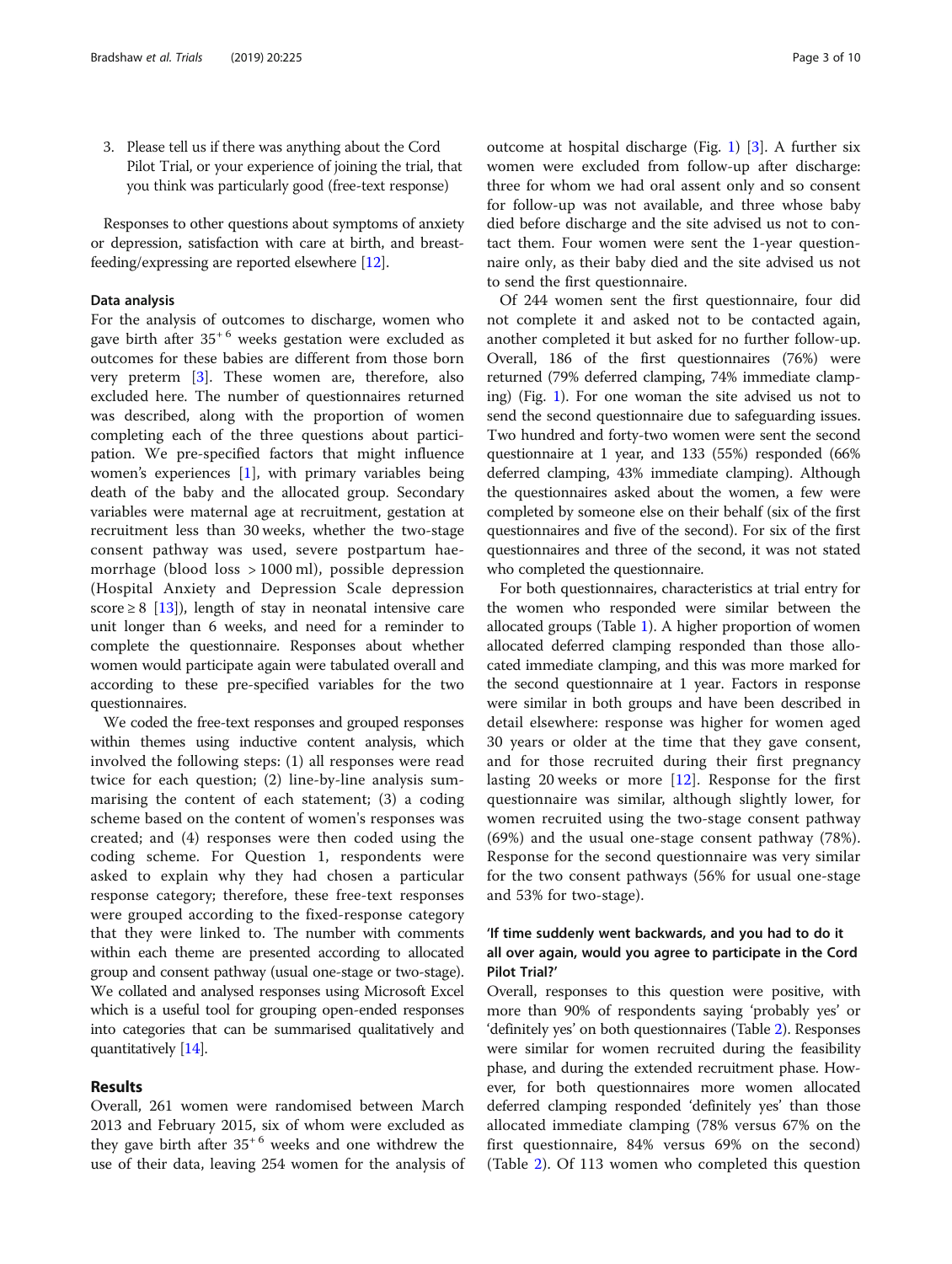<span id="page-3-0"></span>

on both questionnaires, 81 (71%) responded 'definitely yes' on both. There were no clear differences according to any pre-specified factors, including the consent pathway (Table [2](#page-5-0)).

Of those who provided free-text explaining their responses, on the first questionnaires the main reasons for responding 'definitely yes' were that research is important (*n* = 34), benefits to the baby (*n* = 26), benefits to others ( $n = 26$ ), and no risk to the baby ( $n = 22$ ) (see Additional file [1:](#page-8-0) Table S1). Another relatively common reason was that women thought the trial was important and/or were positive about deferred cord-clamping  $(n = 12)$ . For example, some women had already planned for deferred cord-clamping if their pregnancy went to term. Some women reported that being in the trial was a positive experience  $(n = 10)$  and others mentioned the comfort in seeing their baby being cared for beside them  $(n = 3)$ . Reasons for responses of 'probably yes' were similar. One respondent selected 'probably no', and said

this was because she thought the trial had no impact (positive or negative). Two women responded 'definitely no'; for one this was because of disappointment with the allocated group, the other had a strong preference for one intervention. One of these respondents also felt hounded by trial staff.

For the second questionnaire at 1 year, women's reasons for responding 'definitely yes' were similar: benefit to others ( $n = 35$ ), the importance of research ( $n = 23$ ), benefit to the baby  $(n = 22)$ , and no risk to the baby  $(n = 10)$ . They also said that the trial not having any impact on them and/or the birth experience was a factor. The two women who selected 'probably no' explained that this was because once their baby was born the trial felt less like a priority. No reason was given for the single response of 'definitely no' (see Additional file [1](#page-8-0): Table S2).

The first questionnaire was completed by five women whose baby had died and the second questionnaire at 1 year by four women. Women whose baby died responded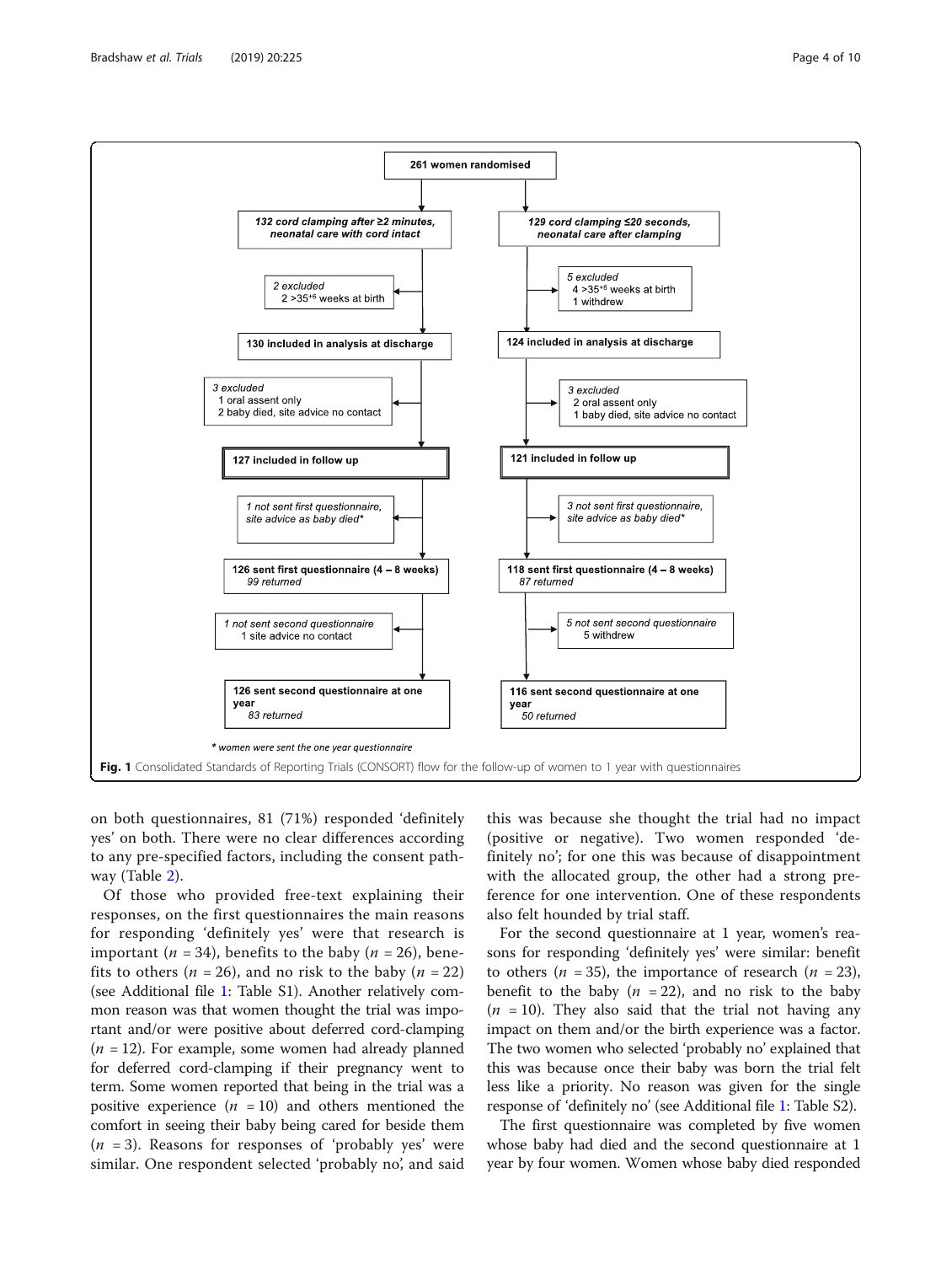|                                                     | First (at 4-8 weeks)                                   |                                                    | Second (at 1 year)                                     |                                                                     |  |  |
|-----------------------------------------------------|--------------------------------------------------------|----------------------------------------------------|--------------------------------------------------------|---------------------------------------------------------------------|--|--|
|                                                     | $Clamp \geq 2 min + neonatal$<br>care with cord intact | Clamp $\leq 20s$ + neonatal<br>care after clamping | $Clamp \geq 2 min + neonatal$<br>care with cord intact | Clamp $\leq$ 20 s + neonatal<br>care after clamping<br>$n = 50 (%)$ |  |  |
|                                                     | $n = 99(%)$                                            | $n = 87 \, (%)$                                    | $n = 83$ (%)                                           |                                                                     |  |  |
| Age (years)                                         |                                                        |                                                    |                                                        |                                                                     |  |  |
| < 20                                                | 2(2%)                                                  | 7 (8%)                                             | $1(1\%)$                                               | $1(2\%)$                                                            |  |  |
| $20 - 24$                                           | 14 (14%)                                               | 14 (16%)                                           | 11 (13%)                                               | 6 (12%)                                                             |  |  |
| $25 - 29$                                           | 19 (19%)                                               | 21 (24%)                                           | 13 (16%)                                               | 12 (24%)                                                            |  |  |
| $30 - 34$                                           | 41 (41%)                                               | 29 (33%)                                           | 38 (46%)                                               | 16 (32%)                                                            |  |  |
| $35 - 39$                                           | 18 (18%)                                               | 10 (11%)                                           | 15 (18%)                                               | 9 (18%)                                                             |  |  |
| $\geq 40$                                           | 5(5%)                                                  | 6 (7%)                                             | 5 (6%)                                                 | 6 (12%)                                                             |  |  |
| Consent pathway                                     |                                                        |                                                    |                                                        |                                                                     |  |  |
| usual one-stage                                     | 73 (74%)                                               | 68 (78%)                                           | 60 (72%)                                               | 39 (78%)                                                            |  |  |
| two-stage                                           | 26 (26%)                                               | 19 (22%)                                           | 23 (28%)                                               | 11 (22%)                                                            |  |  |
| Gestation at birth (weeks)                          |                                                        |                                                    |                                                        |                                                                     |  |  |
| < 26                                                | 15 (15%)                                               | 8 (9%)                                             | 12 (14%)                                               | 4 (8%)                                                              |  |  |
| $26^{+0} - 27^{+6}$                                 | 22 (22%)                                               | 16 (18%)                                           | 16 (19%)                                               | 8 (16%)                                                             |  |  |
| $28^{+0} - 29^{+6}$                                 | 27 (27%)                                               | 34 (39%)                                           | 22 (27%)                                               | 20 (40%)                                                            |  |  |
| $30^{+0} - 31^{+6}$                                 | 34 (34%)                                               | 28 (32%)                                           | 31 (37%)                                               | 16 (32%)                                                            |  |  |
| $\geq$ 32                                           | $1(1\%)$                                               | $1(1\%)$                                           | 2(2%)                                                  | 2(4%)                                                               |  |  |
| Blood loss at birth (ml)                            |                                                        |                                                    |                                                        |                                                                     |  |  |
| $0 - 499$                                           | 49 (49%)                                               | 44 (51%)                                           | 41 (49%)                                               | 23 (46%)                                                            |  |  |
| 500-999                                             | 41 (41%)                                               | 33 (38%)                                           | 34 (41%)                                               | 21 (42%)                                                            |  |  |
| $\geq 1000$                                         | 9(9%)                                                  | 10 (11%)                                           | 8 (10%)                                                | 6 (12%)                                                             |  |  |
| For baby:                                           |                                                        |                                                    |                                                        |                                                                     |  |  |
| length of hospital stay <sup>1</sup><br>(weeks)     |                                                        |                                                    |                                                        |                                                                     |  |  |
| $\leq 6$                                            | 27 (27%)                                               | 24 (28%)                                           | 25 (30%)                                               | 16 (32%)                                                            |  |  |
| > 6                                                 | 70 (71%)                                               | 61 (70%)                                           | 56 (67%)                                               | 33 (66%)                                                            |  |  |
| died before discharge                               | 2(2%)                                                  | 2(2%)                                              | 2(2%)                                                  | $1(2\%)$                                                            |  |  |
| status when questionnaire<br>completed <sup>2</sup> |                                                        |                                                    |                                                        |                                                                     |  |  |
| alive                                               | 98 (99%)                                               | 83 (95%)                                           | 81 (98%)                                               | 48 (96%)                                                            |  |  |
| $1(1\%)$<br>dead                                    |                                                        | 4 (5%)                                             | 2(2%)                                                  | 2(4%)                                                               |  |  |

<span id="page-4-0"></span>Table 1 For women who returned questionnaires: baseline characteristics, baby's length of stay and baby status

For twin births, category is based on longest stay. If one twin died, category is based on stay of surviving twin, this occurred for two families completing the postnatal questionnaire and one family completing the 1-year questionnaire

2 – For twin births, if one twin died status is reported according to the deceased twin. Note, for one participant the first questionnaire was completed when the baby was still in hospital who later died. Number of babies who died includes stillbirths

either 'not sure', 'probably yes' or 'definitely yes' to whether they would participate in the trial again (Table [2\)](#page-5-0). The small number of responses from women whose baby died did not allow qualitative differences in responses to the three open-ended questions between bereaved and non-bereaved parents to be explored.

## 'Please tell us if there was anything about the Cord Pilot Trial that you think could have been done better'

Of women completing the first questionnaire, two thirds (125/186, 67%) responded to this question (67 deferred

clamping, 58 immediate clamping); of whom three quarters (93/125, 74%) said that they did not think that anything could have been done better. Of the 32 who suggested that things that could have been done better, the main themes were: to approach women earlier or at a different time to join the trial ( $n = 9$ ); to explain afterwards which intervention they received  $(n = 4)$ ; better staff communication about the trial ( $n = 3$ ); and provide more information ( $n = 3$ ) (Table [3\)](#page-6-0). Many of the women who gave suggestions for how the trial could have been done better responded either 'definitely yes'  $(n = 23)$  or '*probably yes'*  $(n = 4)$  to Question 1.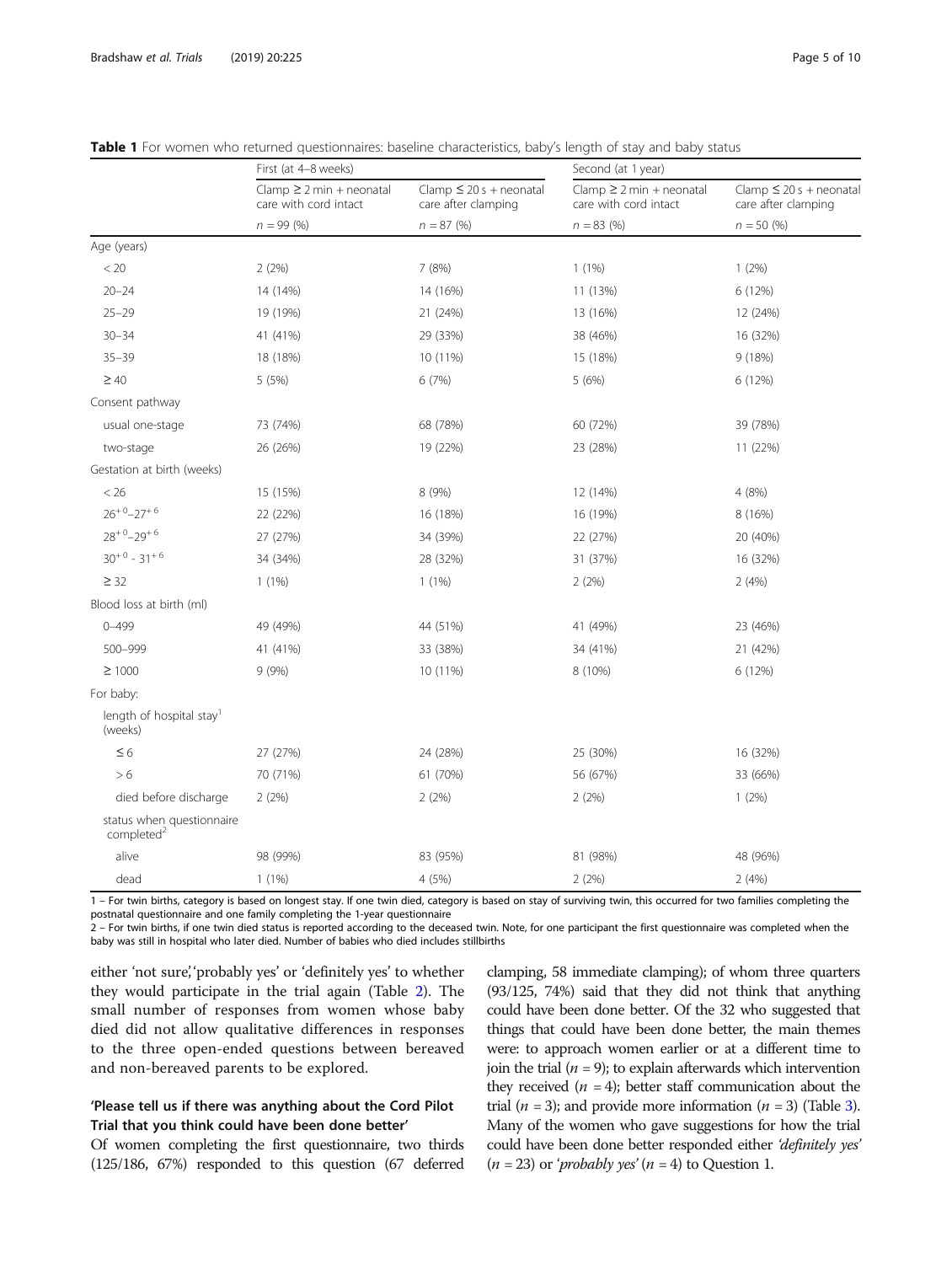<span id="page-5-0"></span>Table 2 Response to Question 1, overall and according to factors that might influence experience

|                                                                     | If time suddenly went backwards, and you had to do it all over again, would you agree to participate in the Cord Pilot<br>Trial?' |                |             |                 |                   |                                   |                          |                          |                                   |                   |
|---------------------------------------------------------------------|-----------------------------------------------------------------------------------------------------------------------------------|----------------|-------------|-----------------|-------------------|-----------------------------------|--------------------------|--------------------------|-----------------------------------|-------------------|
|                                                                     | First (at 4-8 weeks)                                                                                                              |                |             |                 |                   | Second (at 1 year)                |                          |                          |                                   |                   |
|                                                                     | Definitely<br>no                                                                                                                  | Probably<br>no | Not<br>sure | Probably<br>yes | Definitely<br>yes | Definitely<br>no                  | Probably<br>no           | Not<br>sure              | Probably<br>yes                   | Definitely<br>yes |
| Total                                                               | 2(1%)                                                                                                                             | 1(1%)          | 9(5%)       | 36 (20%)        | 131 (73%)         | $1(1\%)$                          | 2(2%)                    | 6 (5%)                   | 19 (15%)                          | 103 (79%)         |
| Clamping after $\geq 2$ min + neonatal<br>care with cord intact     | $1(1\%)$                                                                                                                          |                | 3(3%)       | 17 (18%)        | 75 (78%)          |                                   | $1(1\%)$                 | $1(1\%)$                 | 11 (13%)                          | 69 (84%)          |
| Clamping $\leq$ 20 s + neonatal care<br>after clamping              | $1(1\%)$                                                                                                                          | $1(1\%)$       | 6(7%)       | 19 (23%)        | 56 (67%)          | 1(2%)                             | 1(2%)                    | 5 (10%)                  | 8 (16%)                           | 34 (69%)          |
| Gestation at birth (weeks) < 26                                     |                                                                                                                                   | 1(4%)          | 1(4%)       | 3 (13%)         | 18 (78%)          | $\hspace{1.0cm} - \hspace{1.0cm}$ | $\overline{\phantom{0}}$ | 1(7%)                    | 3 (20%)                           | 11 (73%)          |
| $26^{+0} - 27^{+6}$                                                 |                                                                                                                                   |                | 2(5%)       | 8 (22%)         | 27 (73%)          |                                   | 1(4%)                    |                          | 2(9%)                             | 20 (87%)          |
| $28^{+0} - 29^{+6}$                                                 | $1(2\%)$                                                                                                                          |                | 2(3%)       | 17 (29%)        | 39 (66%)          | $1(2\%)$                          |                          | 1(2%)                    | 9(21%)                            | 31 (74%)          |
| $30^{+0} - 31^{+6}$                                                 | $1(2\%)$                                                                                                                          |                | 4 (7%)      | 8 (14%)         | 45 (78%)          | i.                                | $1(2\%)$                 | 3(6%)                    | 5(11%)                            | 38 (81%)          |
| $\geq$ 32                                                           |                                                                                                                                   |                |             |                 | 2 (100%)          |                                   |                          | 1(25%)                   | $\hspace{1.0cm} - \hspace{1.0cm}$ | 3(75%)            |
| Consent pathway                                                     |                                                                                                                                   |                |             |                 |                   |                                   |                          |                          |                                   |                   |
| usual one-stage                                                     | 2(1%)                                                                                                                             | $1(1\%)$       | 6 (4%)      | 28 (21%)        | 99 (73%)          | $1(1\%)$                          | 2(2%)                    | 6 (6%)                   | 8 (8%)                            | 81 (83%)          |
| two-stage                                                           |                                                                                                                                   |                | 3(7%)       | 8 (19%)         | 32 (74%)          | $\overline{\phantom{0}}$          |                          | $\overline{\phantom{0}}$ | 11 (33%)                          | 22 (67%)          |
| Age at trial entry (years) $<$ 20                                   |                                                                                                                                   |                | $1(11\%)$   | 3 (33%)         | 5 (56%)           |                                   |                          | 1 (50%)                  | $\hspace{1.0cm} - \hspace{1.0cm}$ | 1(50%)            |
| $20 - 24$                                                           |                                                                                                                                   |                | 1(4%)       | 5 (19%)         | 20 (77%)          | $\overline{\phantom{a}}$          | $\overline{\phantom{0}}$ | 1(6%)                    | 4(24%)                            | 12 (71%)          |
| $25 - 29$                                                           |                                                                                                                                   | 1(3%)          | 2(5%)       | 4 (11%)         | 31 (82%)          | $\overline{\phantom{a}}$          | 1(4%)                    | 2(8%)                    | 1(4%)                             | 21 (84%)          |
| $30 - 34$                                                           | 2(3%)                                                                                                                             |                | 4 (6%)      | 15 (22%)        | 47 (69%)          |                                   | 1(2%)                    | 1(2%)                    | 8 (15%)                           | 43 (81%)          |
| $35 - 39$                                                           |                                                                                                                                   |                |             | 7 (26%)         | 20 (74%)          | $\overline{\phantom{0}}$          |                          | $\overline{\phantom{0}}$ | 5 (22%)                           | 18 (78%)          |
| $\geq 40$                                                           |                                                                                                                                   |                | 1 (9%)      | 2 (18%)         | 8 (73%)           | 1(9%)                             |                          | 1(9%)                    | 1(9%)                             | 8 (73%)           |
| Blood loss at birth (ml) 0-499                                      | $1(1\%)$                                                                                                                          | $1(1\%)$       | 4 (4%)      | 18 (20%)        | 65 (73%)          | ÷                                 |                          | 5 (8%)                   | 10 (16%)                          | 48 (76%)          |
| 500-999                                                             |                                                                                                                                   |                | 4(6%)       | 16 (23%)        | 51 (72%)          | $\qquad \qquad -$                 | 2(4%)                    | 1(2%)                    | 7 (13%)                           | 44 (81%)          |
| $\geq 1000$                                                         | 1(5%)                                                                                                                             |                | 1(5%)       | $2(11\%)$       | 15 (79%)          | 1(7%)                             |                          | $\overline{\phantom{0}}$ | 2(14%)                            | 11 (79%)          |
| For baby, length of stay $>6$ weeks                                 | 1(1%)                                                                                                                             | $1(1\%)$       | 4 (3%)      | 27 (21%)        | 95 (74%)          | 1(1%)                             | $1(1\%)$                 | 3(3%)                    | 13 (15%)                          | 69 (79%)          |
| Hospital Anxiety and Depression<br>Scale depression score $\geq 8$  | 1(2%)                                                                                                                             |                | 6 (12%)     | 9 (17%)         | 36 (69%)          |                                   |                          |                          | 5 (20%)                           | 20 (80%)          |
| Baby died before questionnaire<br>completed (including stillbirths) |                                                                                                                                   |                | 1(25%)      | 1(25%)          | 2(50%)            |                                   |                          | $\overline{\phantom{0}}$ | 1(25%)                            | 3(75%)            |
| Questionnaire completed after<br>reminder                           | 2(2%)                                                                                                                             |                | 3(4%)       | 17 (21%)        | 59 (73%)          | $1(1\%)$                          | $1(1\%)$                 | 6(7%)                    | 14 (17%)                          | 60 (73%)          |
| Recruited period                                                    |                                                                                                                                   |                |             |                 |                   |                                   |                          |                          |                                   |                   |
| First year (feasibility phase)                                      | 1(1%)                                                                                                                             |                | 4 (5%)      | 19 (22%)        | 62 (72%)          | i.                                | $1(1\%)$                 | 5(7%)                    | 10 (14%)                          | 54 (77%)          |
| Second year                                                         | $1(1\%)$                                                                                                                          | $1(1\%)$       | 5 (5%)      | 17 (18%)        | 69 (74%)          | 1(2%)                             | 1(2%)                    | 1(2%)                    | 9(15%)                            | 49 (80%)          |

Note:

▪ 7 of the 186 participants returning the first questionnaire did not complete this question including one of the participants whose baby died (3 in the clamp cord after at least 2 min group and 4 in the clamp cord within 20 s group)

▪ 2 of the 132 participants returning the second questionnaire at 1 year did not complete this question (1 in each group)

For the second questionnaire at 1 year, a similar proportion responded to this question (85/133, 64%) (51 deferred clamping, 34 immediate clamping); of whom a similar proportion (61/85, 72%) said that they did not think anything could have been done better. Three women found it difficult to suggest what could have been done better: 'I don't have anything similar to compare Cord Trial with'. Of the 24 who made suggestions about what could be done better, these were similar to those on the first questionnaire but with the addition of a few comments about the follow-up: to approach women earlier or at a different time to join the trial  $(n = 6)$ ; to provide more updates and information about the trial ( $n = 5$ ); better timing of the first questionnaire follow-up  $(n = 3)$ ; and decide earlier about which arm of the trial a woman was allocated to  $(n = 2)$  $(n = 2)$  $(n = 2)$  (Additional file 2). Many of the women who gave suggestions for how the trial could have been done better responded either *'definitely yes'* ( $n = 16$ ) or '*probably yes'*  $(n = 6)$  to Question 1.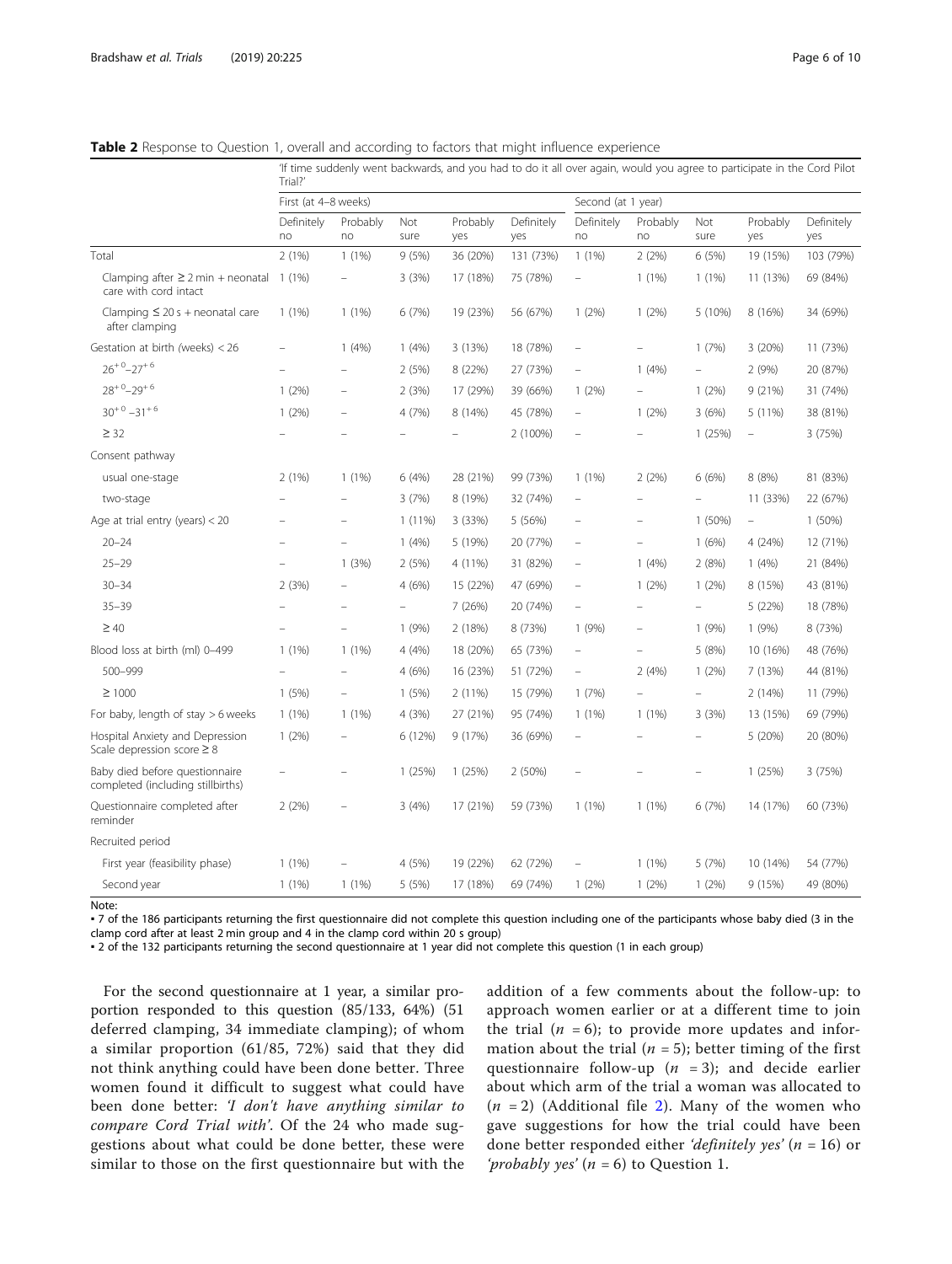|                                                        | Consent<br>pathway                 |               | Allocated group                               |                                     | Sample of comments                                                                                                                                                                                                                                                                                                                                                                                                                                                            |  |  |
|--------------------------------------------------------|------------------------------------|---------------|-----------------------------------------------|-------------------------------------|-------------------------------------------------------------------------------------------------------------------------------------------------------------------------------------------------------------------------------------------------------------------------------------------------------------------------------------------------------------------------------------------------------------------------------------------------------------------------------|--|--|
|                                                        | Usual<br>one-<br>stage<br>$n = 97$ | Two-<br>stage | Clamping<br>$\geq$ 2 min<br>$n = 28$ $n = 67$ | Clamping<br>$\leq$ 20 s<br>$n = 58$ |                                                                                                                                                                                                                                                                                                                                                                                                                                                                               |  |  |
| Nothing could have<br>been done better                 | 67                                 | 26            | 51                                            | 42                                  | There isn't anything that could have been done better'                                                                                                                                                                                                                                                                                                                                                                                                                        |  |  |
| Approach earlier/different<br>time                     | $\overline{4}$                     | 5             | 3                                             | 6                                   | 'I think you could approach patients in earlier stages of labour. I was<br>approached at the point when my contractions were quite strong and frequent<br>and it was quite hard for me to concentrate on the information about the trial'<br>The point when we were approached about it was a bit of a stressful moment,<br>it probably would have been better another time but it is hard to know when!'                                                                     |  |  |
| Explain afterwards which<br>intervention they received | $\overline{4}$                     |               | 3                                             | $\mathbf{1}$                        | 'During my section and after the doctors and nurse were at odds as to what<br>they needed to do. That worried me at the time, but everything happened so<br>quickly, I lost track of what happened, and it was never explained as to the<br>outcome, which group he was drawn in'<br>'If I am honest I haven't been told anything about my Cord Trial so I don't know<br>how long they waited? It would be interesting to know'                                               |  |  |
| Better staff<br>communication about<br>the trial       | 3                                  |               | $\overline{2}$                                | $\mathbf{1}$                        | 'It didn't seem to be handed to everyone that I was in the Cord Trial. I had to<br>keep telling people I was in the trial. I wanted delayed clamping'<br>'Knowing if you were in the trial before you had the baby. Staff didn't know<br>when he came out if they could cut the cord or not, as there was a panic to find<br>the envelope'                                                                                                                                    |  |  |
| More information                                       | 2                                  |               | $\overline{2}$                                | $\mathbf{1}$                        | 'Maybe explain that if the cord was short, as it was in my case, the baby would<br>be kept on the bed and there was risk her temperature could drop as it did<br>with (baby's name)'<br>'Perhaps you could make some literature available to mothers who feel they'd like<br>to read it, about delayed cord-clamping. If the mother is anxious at this point,<br>information given verbally only can cover her head?'                                                         |  |  |
| No randomisation                                       | 1                                  | 1             | 2                                             |                                     | 'Been able to choose which side you were on, however understand by it was a<br>pick of a hat. So not a problem'                                                                                                                                                                                                                                                                                                                                                               |  |  |
| Other suggestions                                      | 2                                  | 1             | 1                                             | 2                                   | To be prepared for short cords especially in case of early babies'<br>To be told at the birth how long it was going to be for, not afterwards'<br>'Arrange times to go back and see a patient-don't turn up to the bed<br>unannounced! To be honest I was under so much stress with severe pre-<br>eclampsia for a second time and this trial just gave me more stress on top and<br>then it turned out not to even be worth it because we didn't get the right<br>envelope!' |  |  |

<span id="page-6-0"></span>Table 3 For the first questionnaire, summary of responses about what could have been done better

## 'Please tell us if there was anything about the Cord Pilot Trial, or your experience of joining the trial that you think was particularly good'

Again, two thirds of respondents to the first questionnaire answered this question (122/186, 66%) (64 deferred clamping, 58 immediate clamping). Women valued detailed information and clear explanations, which they felt helped them understand the trial  $(n = 47)$ . Many women commented that they found the staff caring and friendly  $(n = 21)$  using terms such as 'friendliness', 'supportive', and 'reassuring'. A few also commented that they felt no pressure from staff to participate in the trial  $(n = 6)$ . Women thought there were benefits to participating in the trial; they thought that the health of their baby was better as a result of taking part (these comments predominantly relate to the deferred clamping arm) ( $n = 15$ ), and they that thought the trial would help other babies and families  $(n = 15)$  (Table [4](#page-7-0)).

For the second questionnaire at 1 year, 79/133 (59%) respondents provided comments (53 deferred clamping, 26 immediate clamping). Again, the details provided were broadly similar to those on the first questionnaire. Women appreciated detailed information and clear explanations ( $n = 22$ ), and commented on the caring and friendly staff ( $n = 20$ ). They thought that there were benefits to being involved, for their baby  $(n = 5)$  and for others ( $n = 5$ ). Women also wrote positively about the personable nature of the trial ( $n = 5$ ), such as receiving a first birthday card for their baby. Some women felt that they had learnt new and interesting things from participating in the trial  $(n = 4)$  (Additional file [2\)](#page-8-0).

## **Discussion**

Results of this questionnaire study provide insight into women's experiences of participating in the Cord Pilot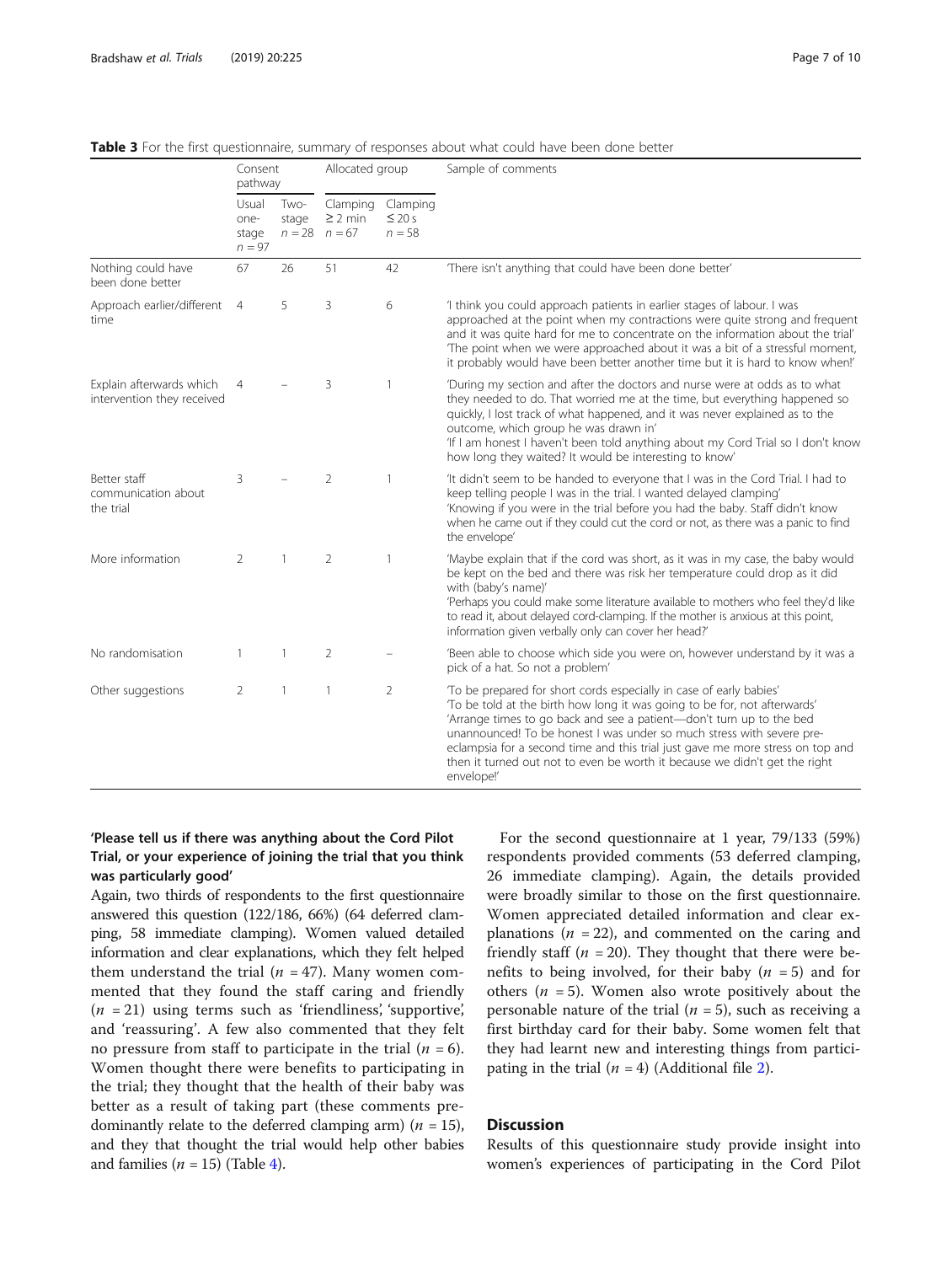|                                           | Consent<br>pathway                    |                     | Allocated group                            |                                     | Sample of comments                                                                                                                                                                                                                                                                                                                                                                                                                                       |  |  |  |
|-------------------------------------------|---------------------------------------|---------------------|--------------------------------------------|-------------------------------------|----------------------------------------------------------------------------------------------------------------------------------------------------------------------------------------------------------------------------------------------------------------------------------------------------------------------------------------------------------------------------------------------------------------------------------------------------------|--|--|--|
|                                           | Usual<br>one-<br>stage<br>$n =$<br>94 | Two-<br>$n =$<br>28 | Clamping<br>stage $\geq$ 2 min<br>$n = 64$ | Clamping<br>$\leq 20 s$<br>$n = 58$ |                                                                                                                                                                                                                                                                                                                                                                                                                                                          |  |  |  |
| Good<br>information<br>and<br>explanation | 36                                    | 11                  | 28                                         | 19                                  | 'Everything was explained at length so I personally knew exactly what was<br>happening and how things went after the cord was clamped'<br>The way the information was given by friendly inspiring staff. The level of detail and<br>thorough research into me as an individual regarding me being an eligible and safe candidate'<br>The information that was given was explained exceptionally well'                                                    |  |  |  |
| Caring and<br>friendly staff              | 16                                    | 5                   | 12                                         | 9                                   | The staff who explained the project were very friendly and took an interest in our family<br>whilst we were waiting for our baby to be born'<br>The friendliness of the staff involved'<br>'(name of member of staff) who has been lovely and supportive'<br>The reassurance given that mine and my son's health and well-being were the most important thing'                                                                                           |  |  |  |
| Benefit to<br>baby                        | 10                                    | 5                   | 12                                         | 3                                   | I truly feel that keeping my baby attached to me made a huge difference to his health. He did<br>not require too much help directly after birth and has so far done really well'<br>'I felt that the trial helped my daughter get stronger everyday by allowing her the extra 30% of<br>blood. I would definitely participate again'<br>'My experience of joining the Cord Pilot Trial was an adventure because it could of helped my<br>son and it did' |  |  |  |
| Benefit to<br>others                      | 12                                    | 3                   | 9                                          | 6                                   | Trials like this are great and are for the health and well-being of babies. It is nice to have taken<br>part in trials that will better the care for babies'<br>The thought that it could be helping other babies and their families'<br>'Being part of a trial that could help future premature babies was comforting at an emotional<br>time'                                                                                                          |  |  |  |
| No pressure 4<br>from staff               |                                       | 2                   | $\overline{4}$                             | 2                                   | 'I didn't feel pressured to participate'<br>'I had the time to decide if I wanted to participate'                                                                                                                                                                                                                                                                                                                                                        |  |  |  |
| See baby<br>for longer                    | $\overline{4}$                        |                     | 3                                          | $\mathbf{1}$                        | At the birth, seeing it in front of you, you understand why it is so important for mother and baby to<br>be close together-bond not broken at birth'<br>'In addition to my previous response the cord trial allowed us to observe our baby straight after<br>birth and be reassured he was able to cope well outside the womb'                                                                                                                           |  |  |  |
| Other                                     | 9                                     | 4                   | 9                                          | $\overline{4}$                      | The good thing is I had a chance to join the trial and I got the knowledge from that trial. If I didn't<br>join I was not going to know anything about it'<br>Joining the trial was easy. It didn't take a lot of time and I didn't even feel like we was part of<br>trial it felt very natural'<br>'Being able to get a dvd of the baby's first moments of life'                                                                                        |  |  |  |

<span id="page-7-0"></span>Table 4 For the first questionnaire, summary of responses about what was good about the trial

Trial. The response rate was higher for the first questionnaire, than for the second at 1 year; and at 1 year the response was much higher for those allocated deferred clamping (66% and 43%, respectively). Responses to the questions were similar at the two times frames however. Overall, women were positive about the trial and their participation, and only a few said that they would not participate again. There were no clear differences in response about participating again according to any pre-specified factors, including the consent pathway, except that a greater proportion of women allocated deferred clamping indicated that they would definitely participate again than those allocated immediate clamping. The main reasons that women gave for their positive response were altruistic (benefits to others, importance of research), benefits to the baby, and no risk to the baby. These are in line with what has been reported for other studies recruiting women into trials during pregnancy [[15](#page-9-0), [16](#page-9-0)]. Things women said they liked about the trial included detailed information and clear explanations of the study, and the caring and friendly staff. A greater proportion of women allocated deferred clamping made comments indicating that they thought that the health of their baby was better as a result of joining the trial.

For this trial, women were approached and invited to participate at a difficult time as they already knew their baby was likely to be born too early; and for some, birth was imminent. Therefore, it is unsurprising that some women said that they would prefer this approach to have been earlier and that they would have liked more information, albeit recognising that it can be hard to know when. This comment was made by women recruited using both the usual consent pathway and the two-stage pathway. Other studies have also reported that women would like information earlier. For example, one study exploring women's experiences of an intrapartum trial in an emergency setting found that whilst women recognised that information provided during pregnancy may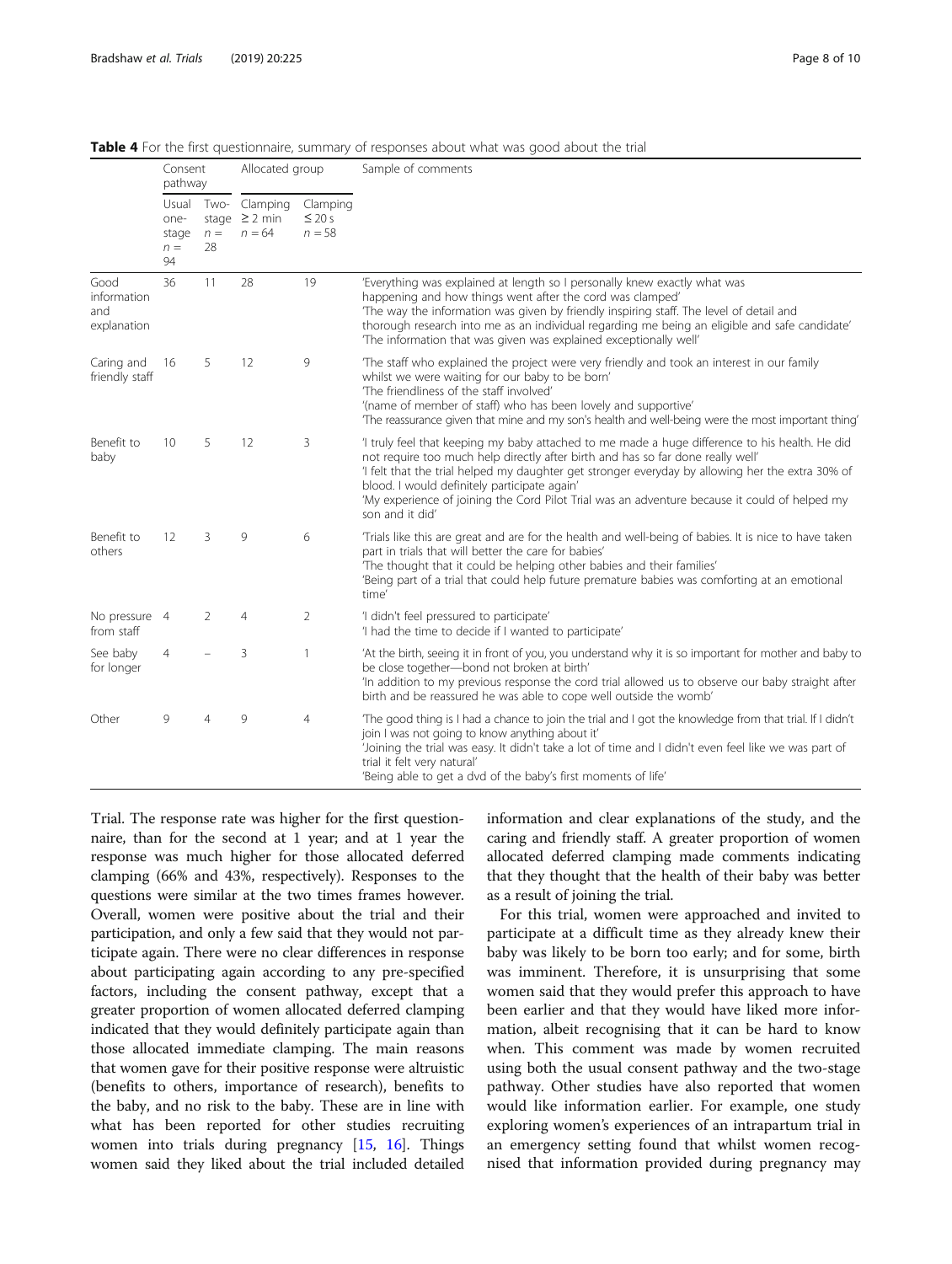<span id="page-8-0"></span>not be personally salient they thought that women should be given the choice whether or not to engage with the material [\[17](#page-9-0)]. However, in comparison, staff were concerned that giving information to all women would be an ineffective use of time and resources, and potentially distressing to many women to whom it would not be relevant [[17\]](#page-9-0). Furthermore, on the second questionnaire at 1 year, some women wrote that the first questionnaire could have been timed better when it was less hectic, and that they would have liked to have received more updates about the progress and results of the trial. In a qualitative study exploring parents' reactions to trial results, parents said that feedback was important to them because it provided further information and clarity, helped them to remember an emotional time, and acknowledged their important contribution to medical research [\[18](#page-9-0)]. Therefore, for a trial such as the Cord Pilot Trial where the follow-up continues long after the intervention has been completed, keeping participants up to date on trial progress and when they might expect to know the results of the trial, is particularly important. Consistent with previous research [[19](#page-9-0), [20\]](#page-9-0), responses from several women suggested a misunderstanding of the randomisation process; for example, saying '… it (being in the trial) turned out not to even be worth it because we didn't get the right envelope'.

Feedback from women who completed these two questionnaires is reassuring that the study was appropriately designed and relevant to those who participated. This is reflected in the higher than anticipated recruitment and good retention of participants, both of which are likely to be improved by well-designed studies integrated into existing health services that minimise inconvenience to participants [\[21](#page-9-0), [22\]](#page-9-0). Nevertheless, women's responses suggest issues for researchers to consider when planning future similar studies. For example, ways in which information about the trial might be made available earlier; providing additional information about the trial and/or the background condition that is available for those women who wish to access it; and providing more updates about the trial to participants.

A strength of this study is that we received responses from a high proportion of participants in the trial. Using three questions added to a follow-up questionnaire is simple, cost-effective, and time-efficient. Although the traditional method for assessing participants' views is in-depth qualitative interviews, the responses to the questions used in our study are comparable with responses from studies using qualitative interviews [\[23](#page-9-0)]. Limitations of our study are that we do not know whether women who did not complete the questionnaire had a different experience of the Cord Pilot Trial. Also, women who were offered participation but declined or were not recruited for other reasons may have had different experiences and views. The experiences reported in this study may not be applicable to all parents who enrol their preterm baby into a clinical trial. Our results are based on a single trial, and other factors may be more or less important in trials with different risk and benefit profiles.

## Conclusions

Overall, women were positive about their experiences of participating in the Cord Pilot Trial, with only a small number negative about their participation. Women cited the importance of research, the benefits for their baby and benefits to others as reasons for participating. Women were positive about the level of information and explanations and the friendly and caring staff in the trial. Nevertheless, women had suggestions for how to improve the study. For example, some women would like to have received more information about the trial earlier in labour or during pregnancy; others would have liked more updates about progress. Some of the feedback also reflects misunderstanding about randomisation, a common finding in similar studies, suggesting that research is needed on how best to communicate this with potential trial participants. Responses also highlight the importance of communicating trial results to participants. This study demonstrates the value of simple, low-cost questionnaires to assess participants' views of being in a randomised trial.

## Additional files

[Additional file 1:](https://doi.org/10.1186/s13063-019-3325-4) Summary of free-text responses to explain response to 'if time suddenly went backwards, and you had to do it all over again, would you agree to participate in the Cord Pilot Trial?'. (DOCX 38 kb)

[Additional file 2:](https://doi.org/10.1186/s13063-019-3325-4) Summary of free-text responses to the two experience questions on the second questionnaire at 1 year. (DOCX 30 kb)

#### Acknowledgements

The authors thank all the women who participated in this trial, and their families, and to the clinical and research staff at the sites.

#### Funding

This paper presents work funded by the National Institute for Health Research (NIHR) under its Programme Grants for Applied Research funding scheme (RPPG-0609-10107). The views expressed are those of the authors and not necessarily those of the NHS, the NIHR or the Department of Health and Social Care. The funder had no role in study design, conduct, analysis or reporting.

#### Availability of data and materials

The datasets used and analysed during the current study are available from the corresponding author/Nottingham Clinical Trials Unit on reasonable request.

#### Authors' contributions

LD was the chief investigator of the Cord Pilot Trial and conceived the idea. LAB was the trial manager of the Cord Pilot Trial and EJM the senior trial manager. LB analysed the quantitative data from the questionnaires and AS analysed the free-text responses (with input from SA). LB, LD, and AS drafted the manuscript. LD and SA designed the study.. All authors contributed to the interpretation of the results and revising the manuscript for important intellectual content. All authors read and approved the final manuscript.